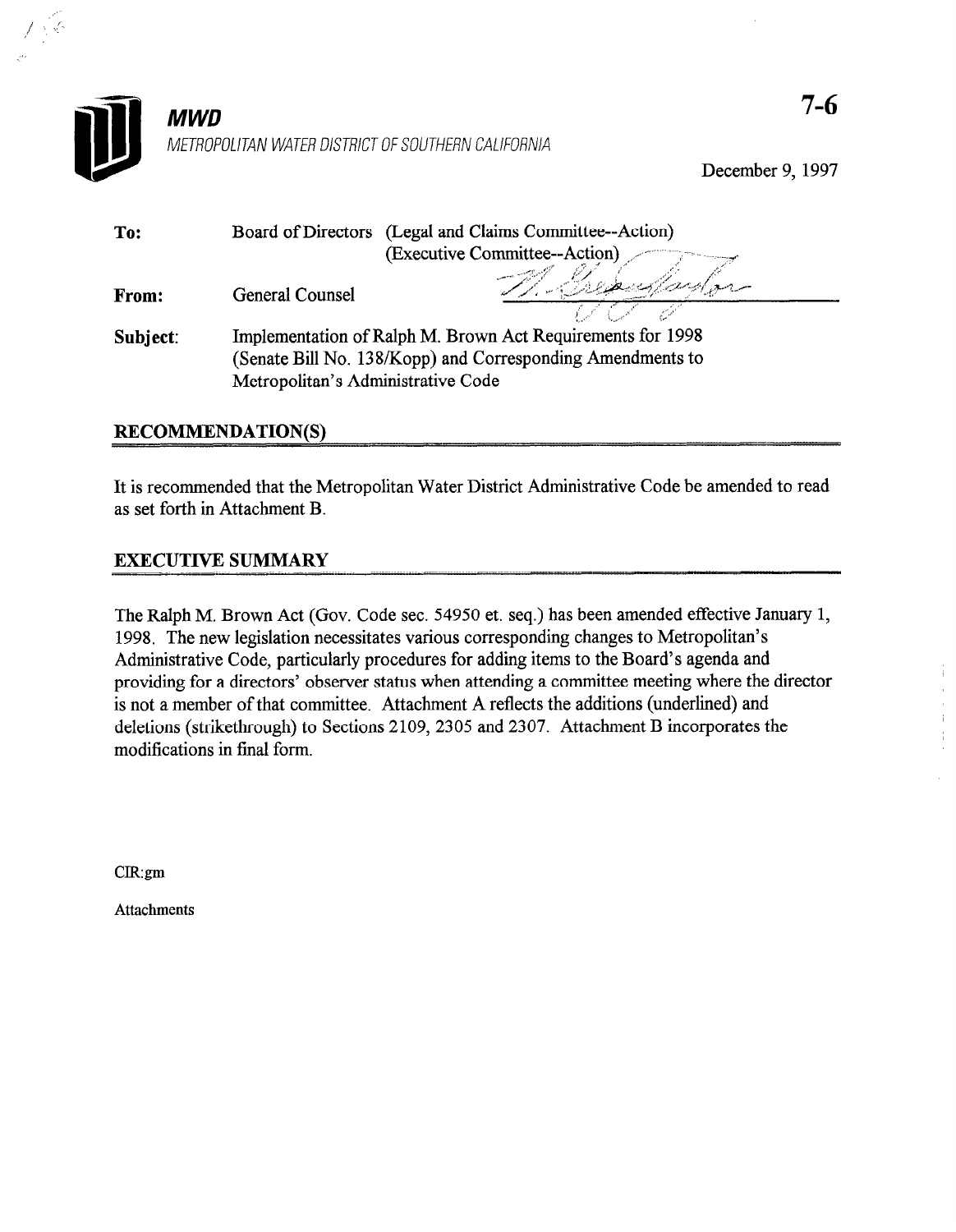## Attachment 7-6A

#### § 2109. Board Agenda.

(a) The deadline for submission to the Executive Secretary of items for the Board agenda shall be in conformity with rules promulgated by the General Manager from time to time.

(b) Any matter not on the Board agenda may be presented to the Board upon motion duly made and carried at the Board meeting:

(1) Upon a determination by a majority vote of the Board that an emergency situation exists, as defined in Government Code Section 54956.5; or

(2) Upon a determination by a two-thirds vote of the Board members present at the meeting, or if less than two-thirds of the members are present, a unanimous vote of those members present that the need to take action arose subsequent to the agenda being posted; or

(3) If the item was posted for a prior meeting of the Board occurring not more than five calendar days prior to the date action is taken on the item, and at the prior meeting the item was continued to the meeting at which action is being taken.

(c) The Board agenda shall make provision for public appearances before matters on which action is taken.

(d) The Executive Secretary shall be responsible for any required posting of agendas which shall be in the public lobby of the District's Headquarters Building.

(e) Videotapes of informational presentations prepared by District staff which are distributed in advance of a Board meeting to Board members shall be identified on the Board agenda, and copies of the videotapes shall be available to the public.

## 5 2305. Joint Meetings.

At any joint committee meeting, each committee the committees shall vote separately jointly on any action to be taken.

## § 2307. Attendance of Committees.

Insofar as possible all committees shall meet at their scheduled times. All directors have the right to attend any committee meeting. However, at a committee meeting where a director is not a member of that committee. a director shall attend onlv as an observer.